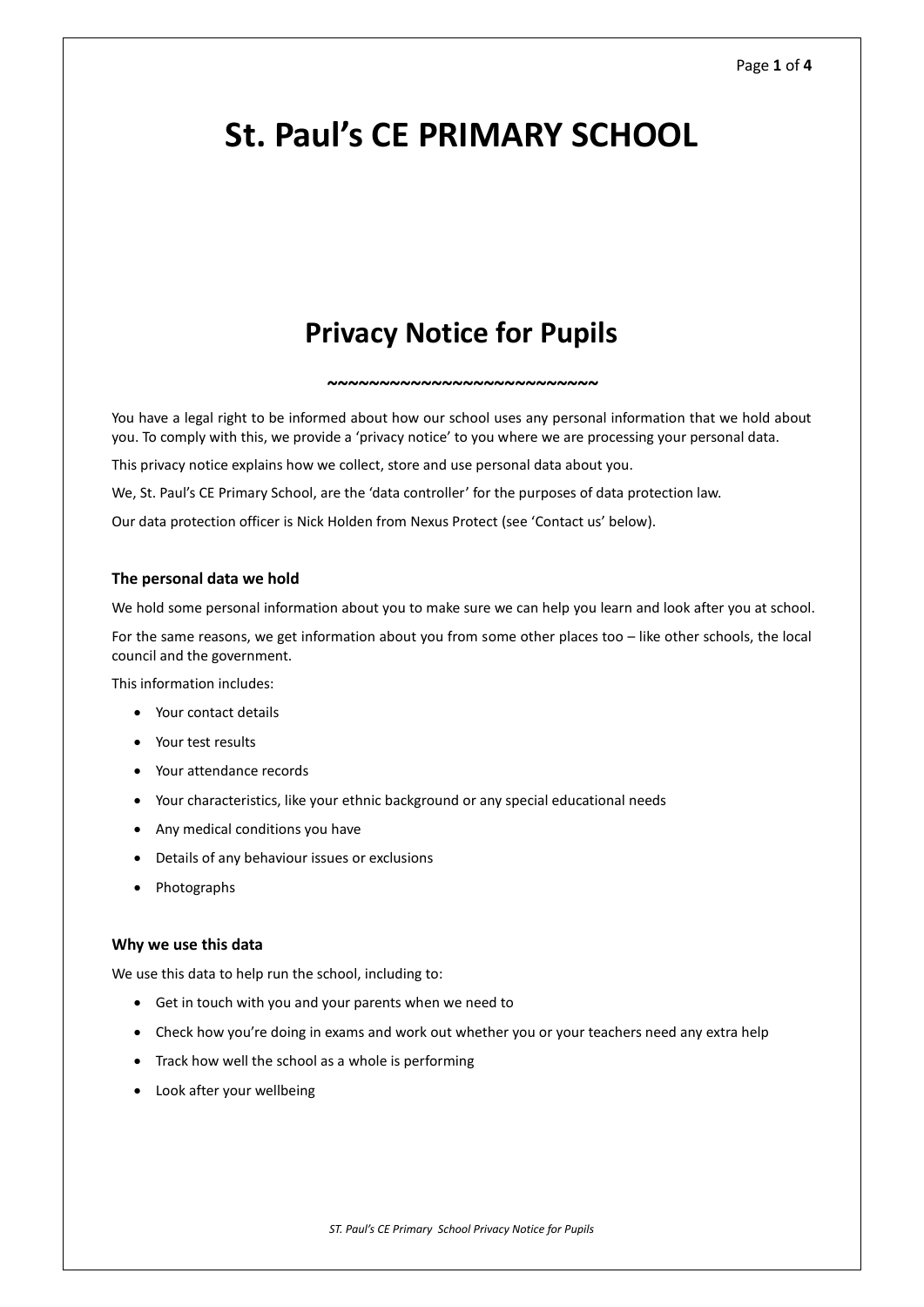# **Our legal basis for using this data**

We will only collect and use your information when the law allows us to. Most often, we will use your information where:

- We need to comply with the law
- We need to use it to carry out a task in the public interest (in order to provide you with an education)

Sometimes, we may also use your personal information where:

- You, or your parents/carers have given us permission to use it in a certain way
- We need to protect your interests (or someone else's interest)

Where we have got permission to use your data, you or your parents/carers may withdraw this at any time. We will make this clear when we ask for permission and explain how to go about withdrawing consent.

Some of the reasons listed above for collecting and using your information overlap, and there may be several grounds which mean we can use your data.

# **Collecting this information**

While in most cases you, or your parents/carers, must provide the personal information we need to collect, there are some occasions when you can choose whether or not to provide the data.

We will always tell you if it's optional. If you must provide the data, we will explain what might happen if you don't.

# **How we store this data**

We will keep personal information about you while you are a pupil at our school. We may also keep it after you have left the school, where we are required to by law.

We have a records management policy which sets out how long we must keep information about pupils. A copy is available from the school office.

# **Data sharing**

We do not share personal information about you with anyone outside the school without permission from you or your parents/carers, unless the law and our policies allow us to do so.

Where it is legally required, or necessary for another reason allowed under data protection law, we may share personal information about you with:

- Our local authority, central and local government to meet our legal duties to share certain information, such as concerns about pupils' safety and exclusions
- The Department for Education (a government department) to meet our legal duties to share certain information, such as school census data
- Your family and representatives to meet our legal duties to share certain information, such as concerns about pupils' safety and welfare
- Educators and examining bodies to meet our legal duties to share certain information, such as assessment
- Our regulator (the organisation or "watchdog" that supervises us), Ofsted to meet our legal duties to share certain information, such as assessment and school census data
- Suppliers and service providers so that they can provide the services we have contracted them for
- Survey and research organisations so that they can provide the services we have contracted them for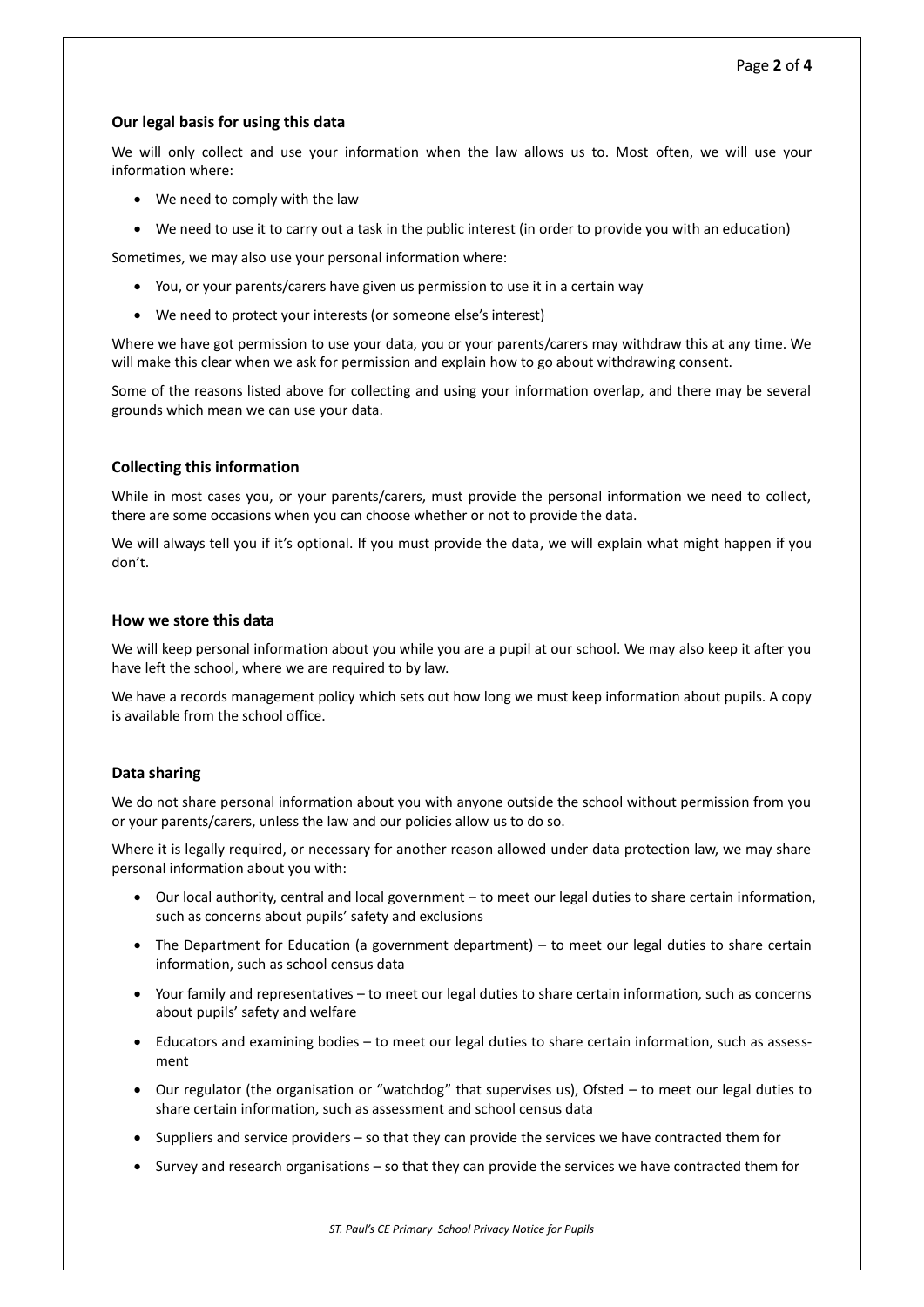- Health authorities to meet our legal duties to share certain information, such as concerns about pupils' safety and welfare
- Health and social welfare organisations to meet our legal duties to share certain information, such as concerns about pupils' safety and welfare
- Professional advisers and consultants so that they can provide the services we have contracted them for
- Charities and voluntary organisations so that they can provide the services we have contracted them for
- Police forces, courts, tribunals –to meet our legal duties to share certain information, such as concerns about pupils' safety, exclusions and welfare
- Professional bodies so that they can provide the services we have contracted them for

#### **National Pupil Database**

We are required to provide information about you to the Department for Education (a government department) as part of data collections such as the school census.

Some of this information is then stored in the [National Pupil Database,](https://www.gov.uk/government/publications/national-pupil-database-user-guide-and-supporting-information) which is managed by the Department for Education and provides evidence on how schools are performing. This, in turn, supports research.

The database is held electronically so it can easily be turned into statistics. The information it holds is collected securely from schools, local authorities, exam boards and others.

The Department for Education may share information from the database with other organisations which promote children's education or wellbeing in England. These organisations must agree to strict terms and conditions about how they will use your data.

You can find more information about this on the Department for Education's webpage on [how it collects and](https://www.gov.uk/data-protection-how-we-collect-and-share-research-data)  [shares research data.](https://www.gov.uk/data-protection-how-we-collect-and-share-research-data)

You can also [contact the Department for Education](https://www.gov.uk/contact-dfe) if you have any questions about the database.

#### **Transferring data internationally**

Where we share data with an organisation that is based outside the European Economic Area, we will protect your data by following data protection law.

# **Your rights**

#### **How to access personal information we hold about you**

You can find out if we hold any personal information about you, and how we use it, by making a **'subject access request'**, as long as we judge that you can properly understand your rights and what they mean.

If we do hold information about you, we will:

- Give you a description of it
- Tell you why we are holding and using it, and how long we will keep it for
- Explain where we got it from, if not from you or your parents
- Tell you who it has been, or will be, shared with
- Let you know if we are using your data to make any automated decisions (decisions being taken by a computer or machine, rather than by a person)
- Give you a copy of the information

You may also ask us to send your personal information to another organisation electronically in certain circumstances.

If you want to make a request, please contact our data protection officer.